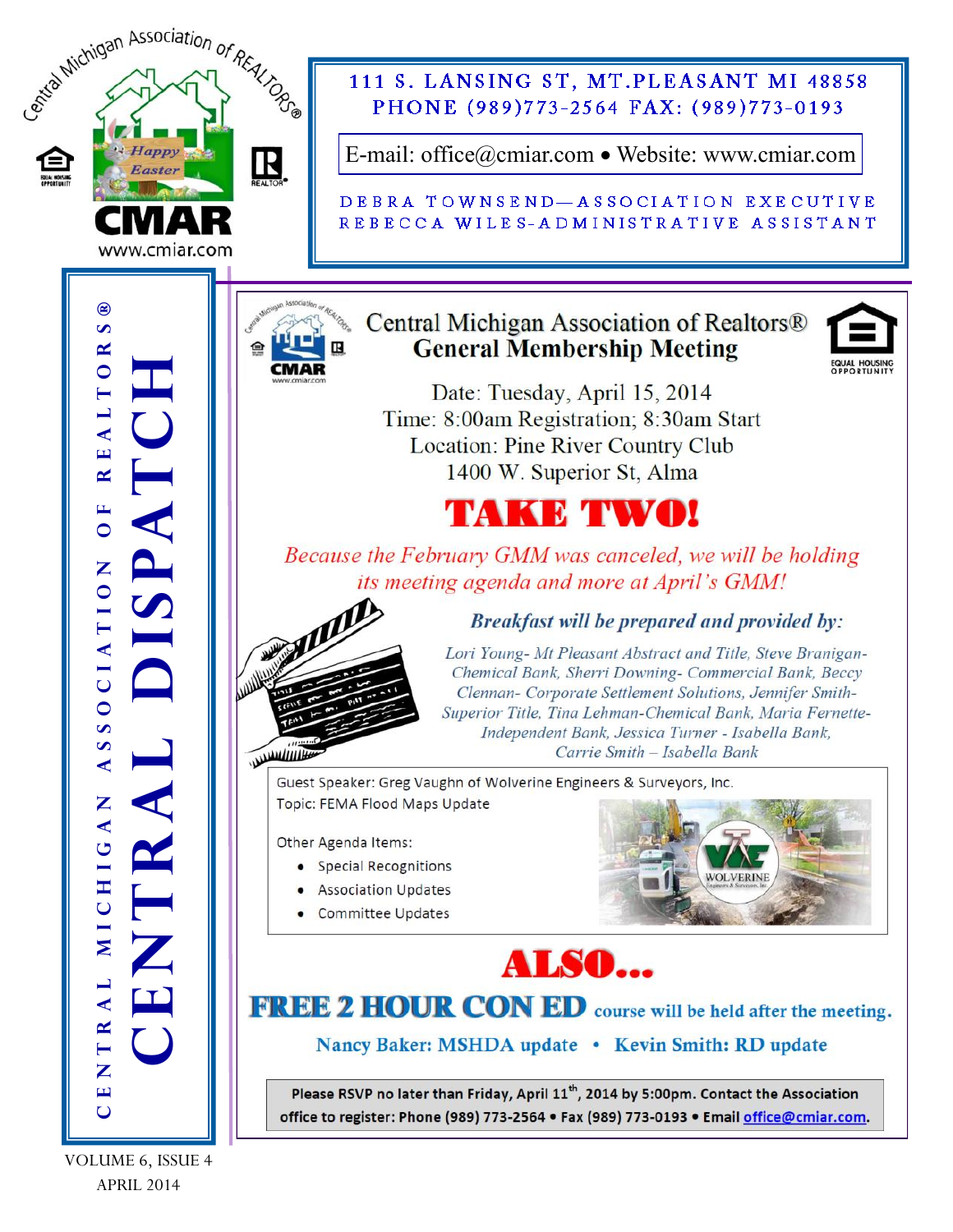|--|

| 8th                                  |                |
|--------------------------------------|----------------|
| <b>Board of Directors Meeting</b>    | 8:30am         |
| Equal Opportunity Committee          | 1:00pm         |
|                                      |                |
| $10t$ h                              |                |
| Bylaws Committee                     | 8:30am         |
| $11$ th                              |                |
|                                      | 9:00am         |
| <b>Building Committee</b>            |                |
| $15$ th                              |                |
| $GMM + 2$ Free Hours Con Ed          | 8:30am         |
| OFFICE WILL BE CLOSED IN MORNING FOR |                |
| <b>STAFF TO ATTEND GMM</b>           |                |
|                                      |                |
| 17th                                 |                |
| <b>Bylaws Committee</b>              | 8:30am         |
| 18th                                 |                |
| <b>MLS Committee</b>                 | 8:30am         |
|                                      |                |
| 22nd                                 |                |
| Public Relations Committee           | 9:00am         |
| $24t$ h                              |                |
|                                      |                |
| New Member Orientation               | 10:00am-4:00pm |
| $24t$ h                              |                |
| Membership Committee                 | 10:00am        |
|                                      |                |
| <i>MAY CALENDAR</i>                  |                |
| 1st                                  |                |
| <b>Bylaws Committee</b>              | 8:30am         |
|                                      |                |
| 6th                                  |                |
| <b>Education Committee</b>           | 9:00am         |
| 13th                                 |                |
| <b>Board of Directors Meeting</b>    | 8:30am         |
|                                      |                |
|                                      |                |

Find Calendar of events and meetings anytime at: http://www.cmiar.com/CMAR\_Calendar\_2014.html



## Here is 15% to put a spring in your step!

Save 15% on enrollment for your online continuing education.

Promo code: spring15

b) **The CE Shop** 

DAVID ROHMAN HOME INSPECTION SERVICE (ROHMAN BUILDERS, INC) CELL 989-560-2090

info@rohmanbuilders.com www.rohmanbuilders.com

OBJECTIVE, DETAILED INSPECTION QUALIFIED INDEPENDENT INSPECTOR AREA'S MOST EXPERIENCED WITH OVER

**5000 INSPECTIONS FAST WRITTEN REPORT** LICENSED BUILDING CONTRACTOR

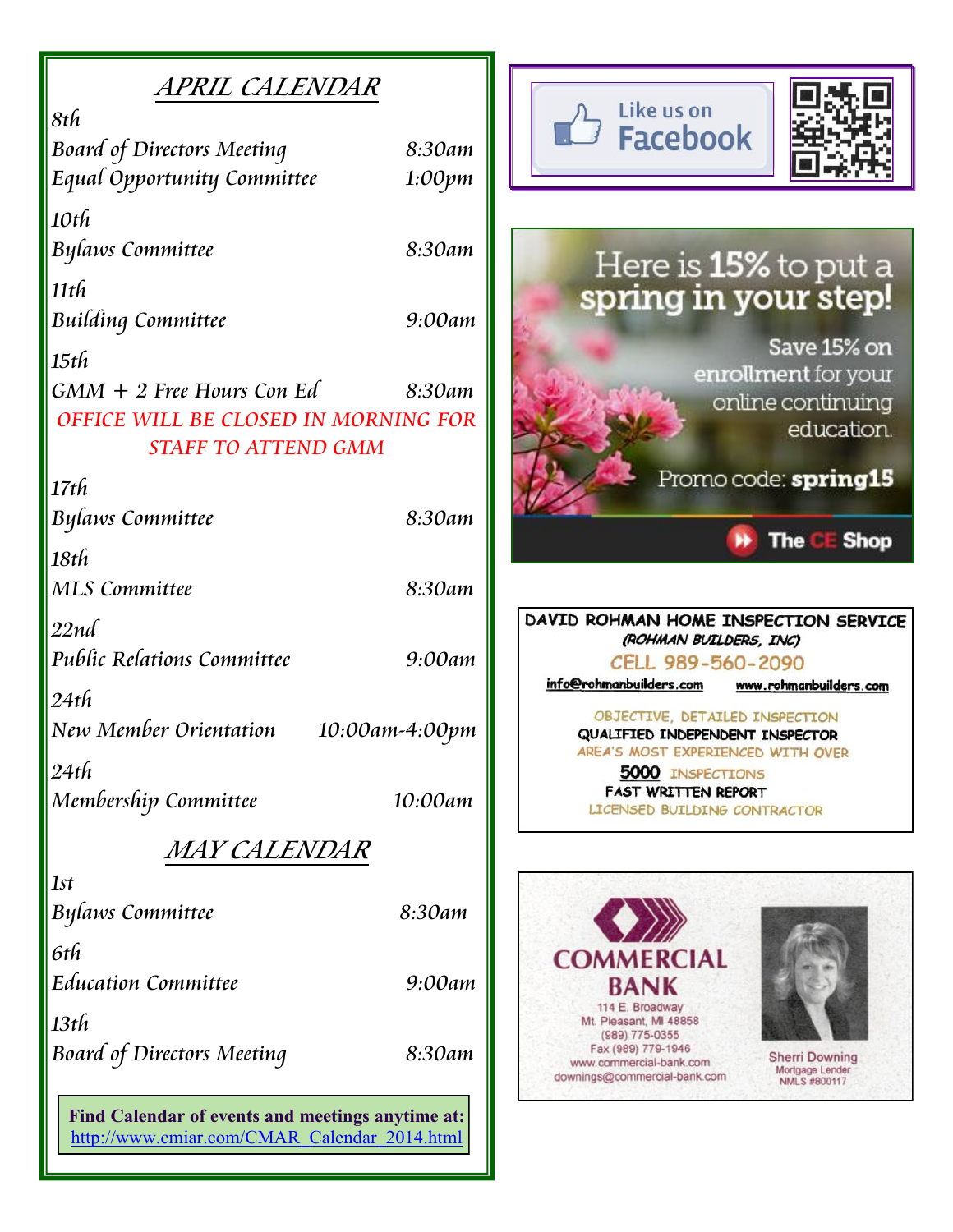|                                      | <b>WELCOME NEW AGENTS:</b><br>Renee McConnell: Century 21 Pioneer<br>Danielle House: HomeTowne Realty<br><b>Marilee Fleming: Weichert Realtors</b><br><b>Broadway Realty</b><br><b>BEST WISHES TO AGENTS</b><br><b>MOVING ON:</b><br>G. Tim Neyer: Property Professionals<br>Pat Millard: Patrick Millard appraisal |                  | <b>ISABELLA</b><br>BANK<br>Connie L. Katt<br><b>Assistant Vice President</b><br>Retail Lending<br>Ph. 989-842-3191 ext. 2447<br>Fx. 989-842-3448<br>ckatt@isabellabank.com<br>NMLS ID 609323<br>www.isabellabank.com<br>316 E. Saginaw   Breckenridge, MI 48615 |
|--------------------------------------|---------------------------------------------------------------------------------------------------------------------------------------------------------------------------------------------------------------------------------------------------------------------------------------------------------------------|------------------|-----------------------------------------------------------------------------------------------------------------------------------------------------------------------------------------------------------------------------------------------------------------|
|                                      |                                                                                                                                                                                                                                                                                                                     |                  |                                                                                                                                                                                                                                                                 |
|                                      | <b>MONTH SALES COMPARISONS</b>                                                                                                                                                                                                                                                                                      |                  | <b>CMS&amp;D</b><br>Central Michigan Surveying & Development                                                                                                                                                                                                    |
|                                      | February<br>2013                                                                                                                                                                                                                                                                                                    | February<br>2014 | 1985 Parkland Drive<br>Suite B<br><b>Tim Beebe</b><br>Mt. Pleasant, MI 48858<br>Phone: 989-775-0756<br>E-mail: info@cms-d.com                                                                                                                                   |
| Units<br>Sold                        | 79                                                                                                                                                                                                                                                                                                                  | 57               |                                                                                                                                                                                                                                                                 |
| Average<br>Sale                      | \$91,076                                                                                                                                                                                                                                                                                                            | \$96,867         |                                                                                                                                                                                                                                                                 |
| <b>Total</b>                         | \$7,195,0570                                                                                                                                                                                                                                                                                                        | \$5,521,443      |                                                                                                                                                                                                                                                                 |
| <b>1ST QUARTER SALES COMPARISONS</b> |                                                                                                                                                                                                                                                                                                                     |                  | Alma Abstract & Title                                                                                                                                                                                                                                           |
|                                      | Jan-Mar<br>2013                                                                                                                                                                                                                                                                                                     | Jan-Mar<br>2014  | Sheri Cereska<br>Manager<br>310 N. State St.<br>Alma, MI 48801<br>Alma                                                                                                                                                                                          |
| <b>Units</b><br>Sold                 | 220                                                                                                                                                                                                                                                                                                                 | 169              | scereska@almaabstract.com<br><b>Contract</b><br>Phone: (989) 463-8325<br>Abstract & Title<br>Fax: (989) 463-2363<br>of Gratiot County                                                                                                                           |
| Average<br>Sale                      | \$82,911                                                                                                                                                                                                                                                                                                            | \$98,375         | www.almaabstract.com                                                                                                                                                                                                                                            |
| <b>Total</b>                         | \$118,240,560                                                                                                                                                                                                                                                                                                       | \$16,625,422     |                                                                                                                                                                                                                                                                 |

### **CMAR Vision Statement:**

**CMAR, a premier REALTORS® Association, provides focused educational opportunities, enriched membership services, community involvement, and expansion of technology for its members and the public.**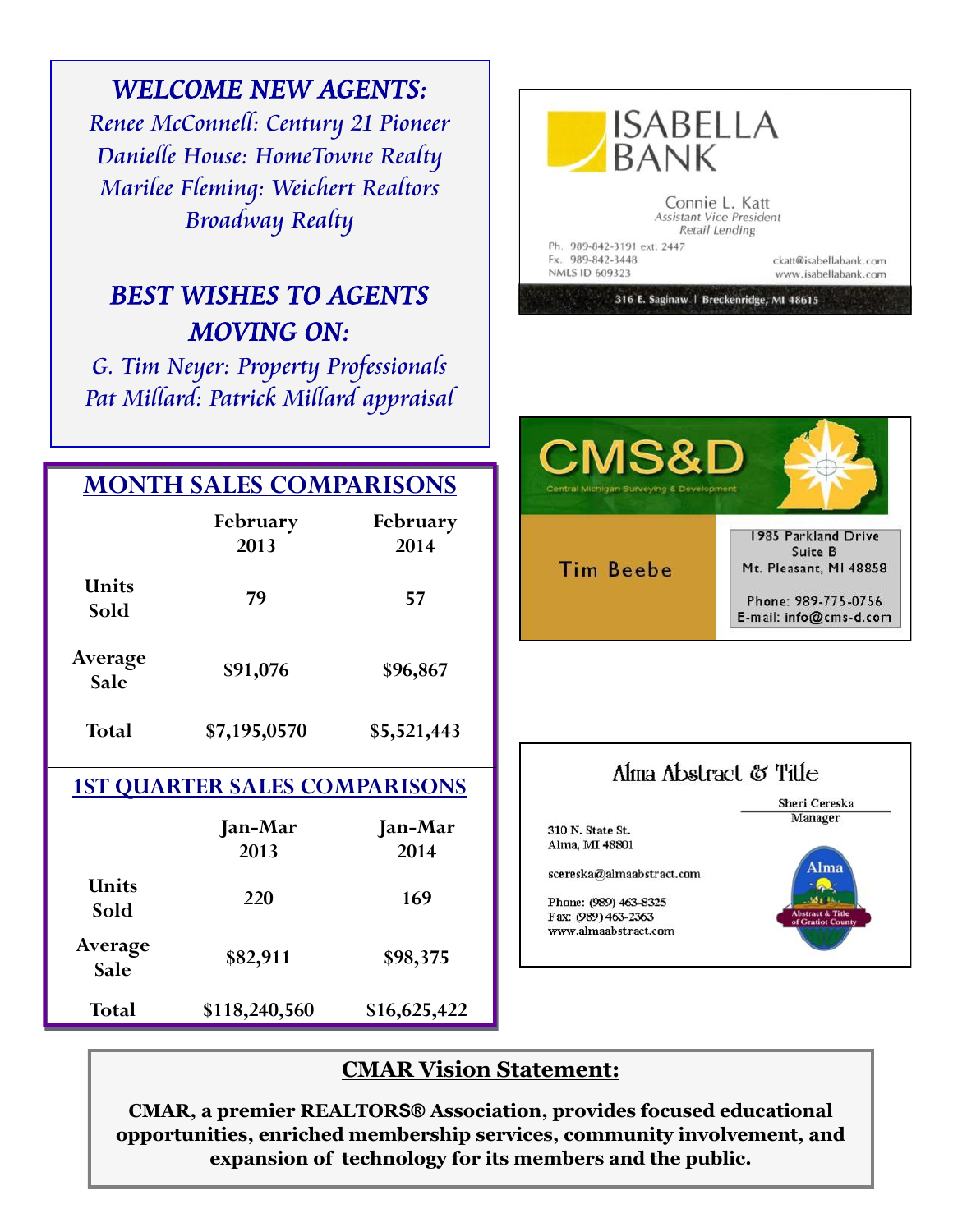## CMAR Board of Directors Actions: March 2014

- Motion to hold the 2014 Banquet at The Comfort Inn, Mt Pleasant. Support, Pass.
- Motion to approve recommended changes to the Association Bylaws. Support, Pass.
- Motion to approve Professional Standards training for Grievance, Pro Standards and Board of Directors given by Patty Kukla on February  $17<sup>th</sup>$  as fulfilling the 2 year requirement in the ByLaws for attending a professional standards workshop and fulfilling NAR quadrennial training requirement. Support, Pass.
- Motion to have the motion tracking sheet attached to BOD monthly packet. Support, Pass.
- Motion to have Bylaws Committee review Policy and Procedures as to what the rules are for office closure and/ or meeting cancellations due to inclement weather. Support, Pass.

See website for full monthly BOD minutes: [http://cmiar.com/](http://cmiar.com/members/bodagendas.htm) [members/bodagendas.htm](http://cmiar.com/members/bodagendas.htm)



**See how the Northern Great Lakes REALTORS MLS website is growing. ADVERTISEMENT NOW AVAILABLE TO AFFILIATES ON THE WWW.NGLRMLS.COM WEBSITE! FIRST COME FIRST SERVE! [CLICK HERE FOR MORE DETAILS](http://www.cmiar.com/NGLRMLS_Website_Advertising_Info.pdf)!**





 $(989) 466 - 7393$ Cell (989) 560-4182 fax (989) 463-6438 mharkness@firstbankmi.com



#### Schuh's Services - We Clean It Up\*

Serving the Mid-Michigan Area Since 1985

• Residential and Commercial Carpet & Upholstery Cleaning

- Fire & Water Restoration Services
- Property Management Services
	- Air/Heat Duct Cleaning

989-386-7441

WeCleanItUp.com - WeDoRestoration.com





LORI L. CAREY senior Ioan officer

**a: LCAREY@UNIONHOMEMORTGAGE COM** t: 989.773.3131 f: 989.773.3232 1205 S. MISSION STREET, SUITE #9B MOUNT PLEASANT, MI 48858 UnionHomeMortgage.com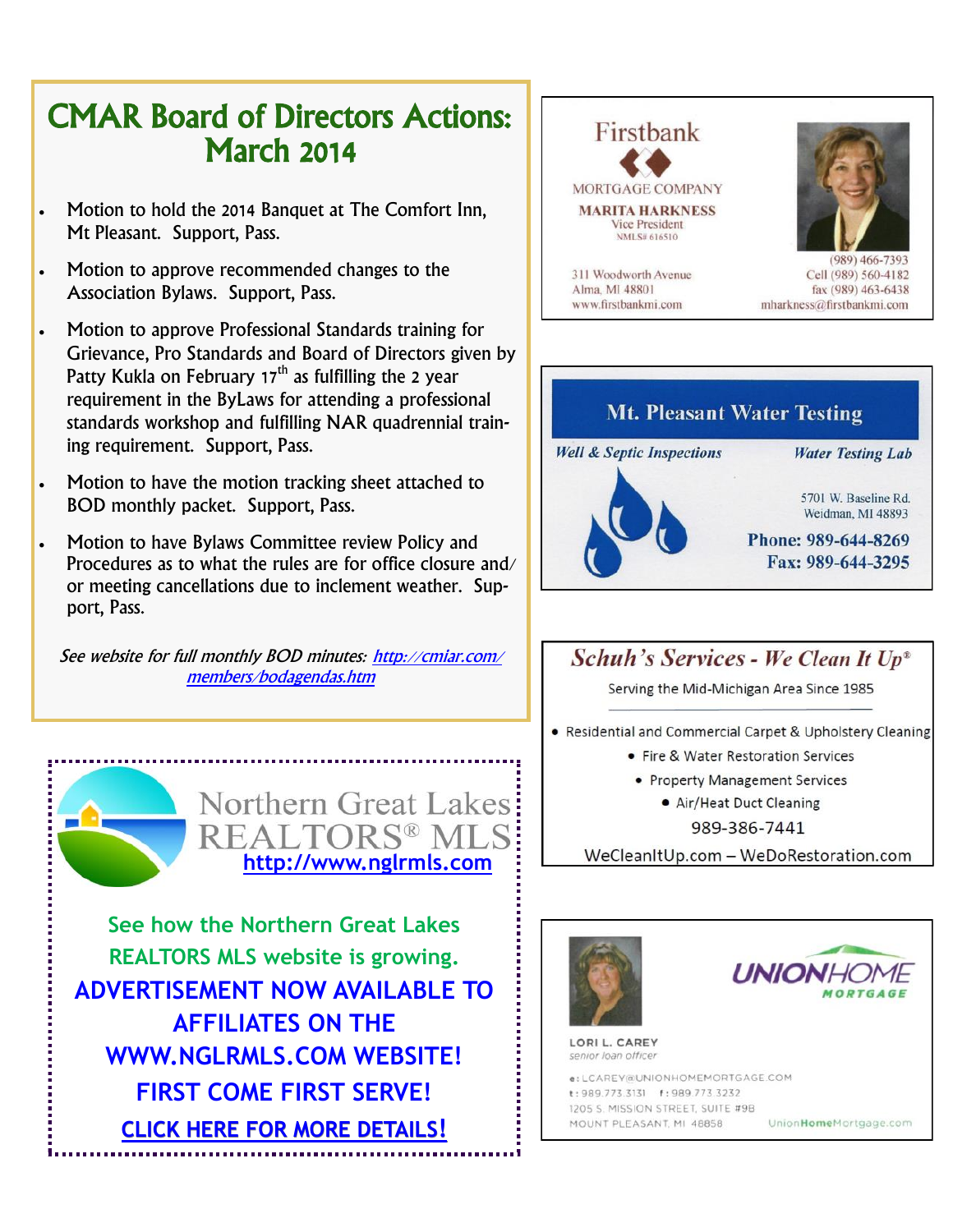



### **UPDATE FROM LAST NGLR MLS BOARD MEETING:**

Lansing data share update.

The issue is Cooperation and Compensation. In March there was a meeting with one of the Greater Lansing's leadership about the lack of a data share. As CMAR the data share did not have Co-op and Compensation. NGLR-MLS will agree to an agreement as we had before. Greater Lansing will not. They have added Co-op and Compensation to all of the new data share agreements they sign.

Some of the issues that are of concern when entering into such an agreement are:

- How can an MLS make a requirement of Co-op and Compensation without first getting all of the Brokers in the MLS to agree?

- Buyer agency agreements. I'm sure you all have had or heard of a situation where an outside agent sends their buyer, who's under contract, to your area and you show them houses. Then come's an offer from the other agent because you agreed to cooperate.
- All of the agreements with the MRA did not include Coop and Compensation. Will it be a deterrent to the rest of the MRA to join NGLR-MLS if it does?

NGLR-MLS is looking at other data share agreements to see if there is some way this can be resolved.

Stay tuned.



Tyler J. Wilk Insurance Agent Wilk Agency

FARMERS

Auto . Home . Life . Business 802 S. Mission St. Mount Pleasant, MI 48858 Bus: 989-317-8100 Cell: 989-948-0650 Fax: 989-317-8300 twilk@farmersagent.com



**TERESA L. RUPERT** Vice President NMLS# 685743

4699 E. Pickard Street Mt. Pleasant, MI 48858 www.firstbankmi.com



(989) 773-2335 Fax (989) 773-7197 trupert@firstbankmi.com





Wells Fargo Home Mortgage N2870-010 204 Court Street Mount Pleasant, MI 48858 Tel: 989 773 5073 Fax: 989 773 7583

Toll Free: 877 207 4555

**CENTRAL MICHIGAN ASSOCIATION OF REALTORS® IS DEDICATED TO SERVING THE COMMUNITY BY PRESERVING PRIVATE PROPERTY RIGHTS AND PROVIDING EDUCATIONAL, ETHICAL, AND PROFESSIONAL SERVICES WHILE HOLDING THE REALTOR® TO A HIGH STANDARD OF ACCOUNTABILITY.**